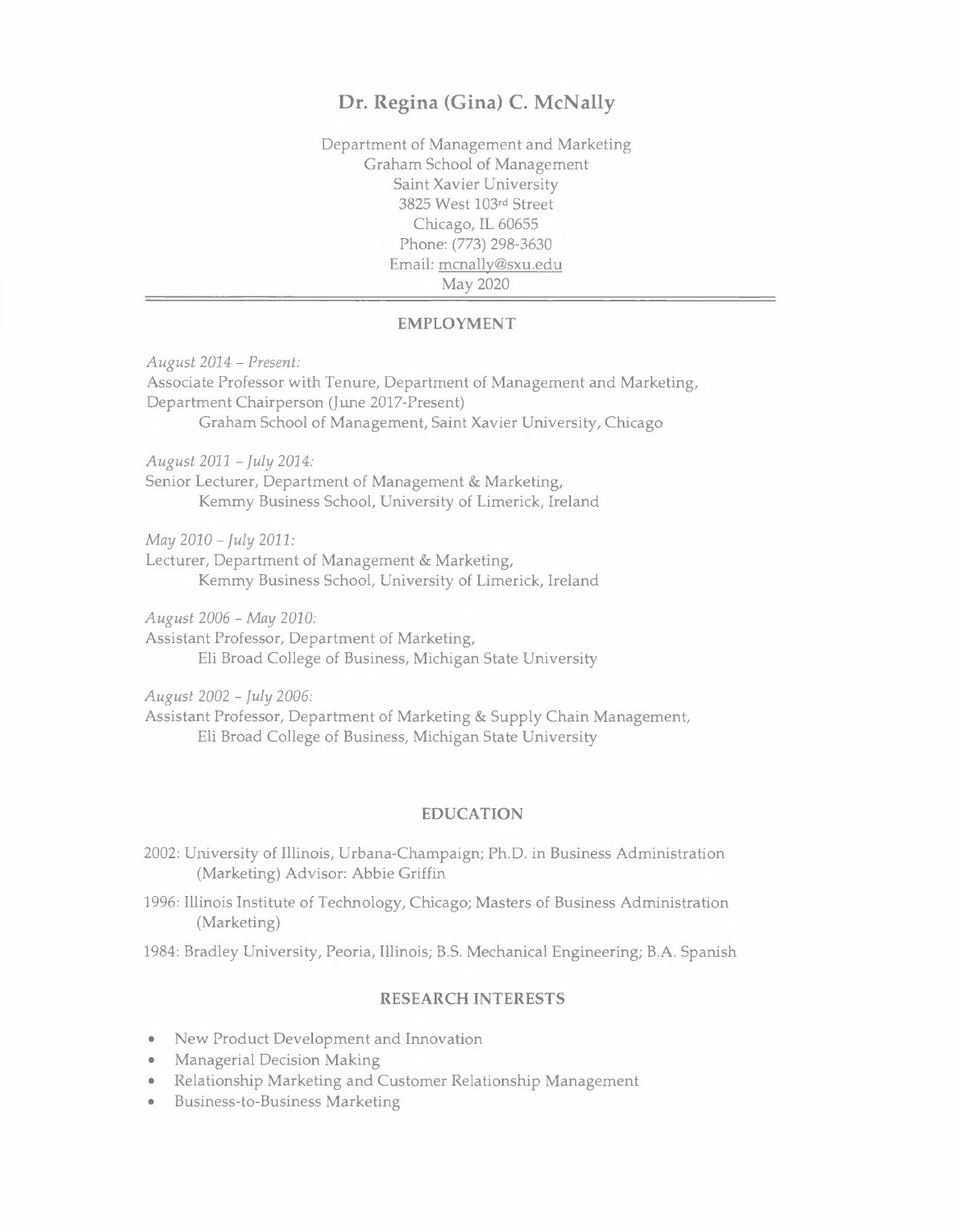### **GRANTS, AWARDS, AND HONORS**

- 2019: Graham School of Management Excellence in Teaching Award
- 2017: Journal of Business-to-Business Marketing 2017 Outstanding Articles: Runner Up for **"New** Product Development Process Implementation in a Business-To-Business Firm: The Driving and Moderating Factors for Improved Program Performance and Time-to-Market," *Journal of Business-to-Business Marketing,* 24, 1, 25-56.
- 2015: Summer Research Grant, Graham School of Management (\$1,750)
- 2014: Excellence in Teaching Award Shortlist, University of Limerick The award is for those who achieve a student evaluation score of 4.95 or above (out of 5) and a minimum response rate of 30%.
- 2010: Outstanding Faculty & Staff Award, Michigan State University Resource Center for Persons with Disabilities

This award acknowledges outstanding contributions to equal opportunities for achievement and providing an environment that encourages excellence. Faculty and staff receiving this award are generally nominated by students with disabilities who have identified that person as someone who maximizes opportunities for academic or extracurricular achievement.

- 2008: Emerging-Scholar Award, John D. and Dortha J. Withrow Endowment (\$10,000) This award acknowledges outstanding contributions in institutional and scholarly activities by an Eli Broad College of Business faculty member early in his or her career.
	- Best Paper Award, Product Development Management Association Research Forum (\$250)

Research Grant, Eli Broad College of Business (\$14,000)

- 2007: Research Grant, Eli Broad College of Business (\$10,000)
- 2004: Research Grant, Teradata Center for Customer Relationship Management at Duke University (\$7500)
- 2003: Research Scholarship, Institute for Supply Management (\$750)
- 2002: Best Student Paper Award, 6th Research Conference on Relationship Marketing and Customer Relationship Management
- 2001: Award Finalist, Business Marketing Doctoral Support Competition, Institute for the Study of Business Markets (ISBM), Pennsylvania State University

Presenter, Albert H. Haring Symposium, University of Illinois Representative

Research Grant, Sheth Foundation Dissertation Funds

Teaching Excellence Award, Seymour Sudman Endowment

Research Grant, On-Campus Dissertation Research Funds, University of Illinois

Scholarship/Fellowship, John **M.** Jones Endowment

- 2000: Scholarship/Fellowship, John M. Jones Endowment Fellowship, Walter H. Stellner Endowment
- 1999: Excellent Teachers List Nominee, University of Illinois Fellowship, Walter H. Stellner Endowment
- 1998: Fellowship, Walter H. Stellner Endowment
- 1984: Second Place, Regional Student Research Competition, American Society of Mechanical Engineers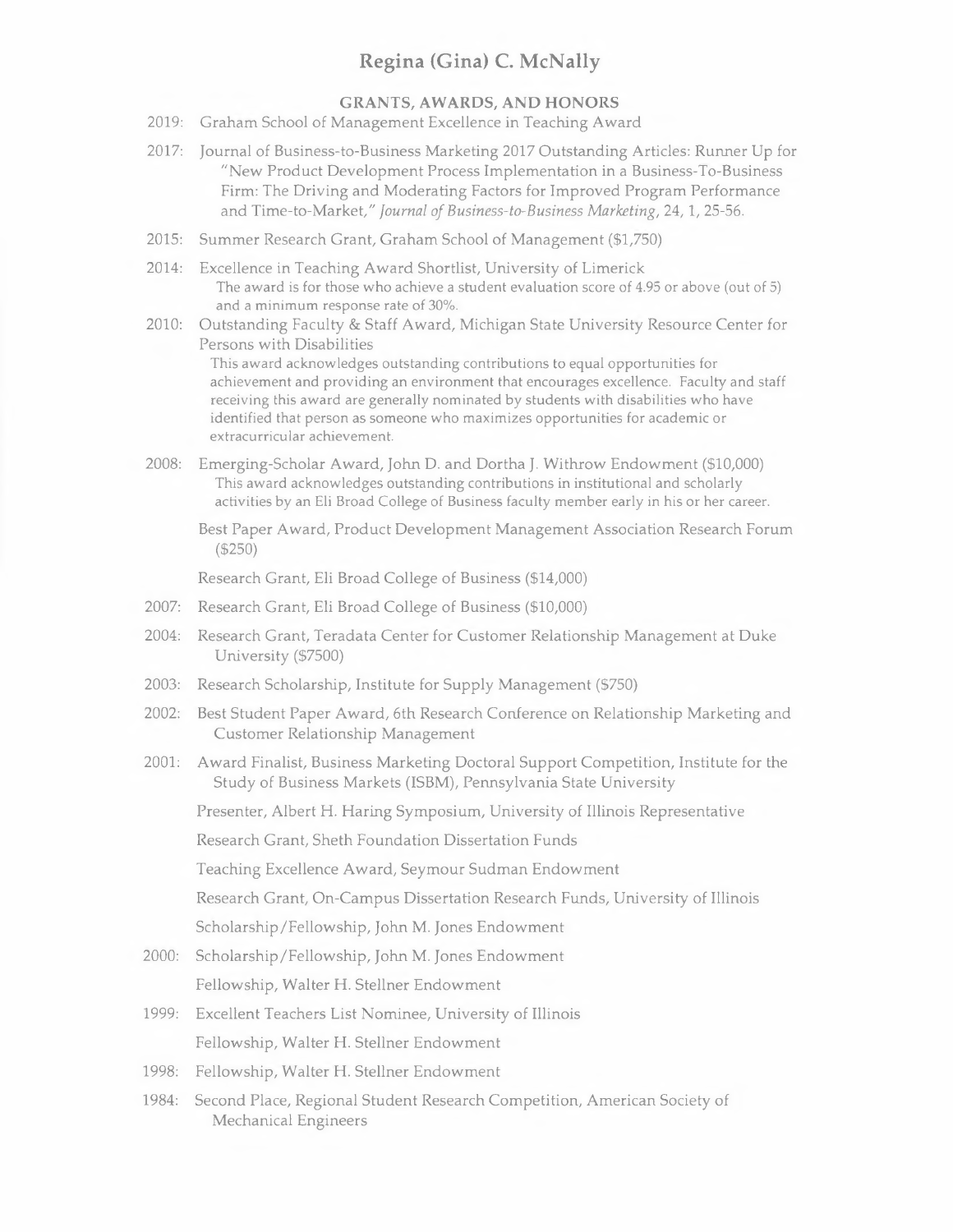### **JOURNAL PUBLICATIONS**

- 22. Wang, Zhan, Regina C. McNally and Helena Lenihan (2019), "The Role of Social Capital and Culture on Social Decision-Making Constraints: A Multilevel Investigation," *European Management Journal,* 37, 2, 222-232.
- 21. Durmusoglu, Serdar S., Tanawat Hirunyawipada and **Regina C. McNally** (2017), "New Product Development Process Implementation in a Business-To-Business Firm: The Driving and Moderating Factors for Improved Program Performance and Time-to-Market," *Journal of Business-to-Business Marketing,* 24, 1, 25-56. **Outstanding Articles: Runner Up,** *Journal of Business-to-Business Marketing* **<sup>2017</sup>**
- 20. Hsieh, Chi-Ming, Sung Hee Park, and **Regina McNally** (2016), "Application of the Extended Theory of Planned Behavior to Intention to Travel to Japan Among Taiwanese Youth: Investigating the Moderating Effect of Past Visit Experience," *Journal of Travel* & *Tourism Marketing,* 33, 5, 717-729.
- 19. Michele O'Dwyer, Lisa O'Malley, Stephen Murphy, and **Regina C. McNally** (2015), "Insights into the Creation of a Successful MNE Innovation Cluster," *Competitiveness Review,* 25, 3, 288-309.
- 18. Lisa O'Malley, Michele O'Dwyer, **Regina C. McNally,** and Stephen Murphy (2014), "Identity, Collaboration and Radical Innovation: The Role of Dual Organisation Identification," *Industrial Marketing Management,* 43, 8, 1335-1342. **Special issue on barriers and consequences of radical innovations.**
- 17. Raffele Filieri, **Regina C. McNally,** Michele O'Dwyer, and Lisa O'Malley (2014), "Structural Social Capital and Knowledge Transfer: Evidence from an Irish Pharmaceutical Cluster," *Industrial Marketing Management,* 43, 3, 429-440. **Special issue on innovation in business networks.**
- 16. Serdar S. Durmusoglu, Roger J. Calantone, and **Regina C. McNally** (2013), "Ordered to Innovate: A Longitudinal Examination of the Early Periods of a New Product Development Process Implementation in a Manufacturing Firm," *Journal of Product Innovation Management,* 30, 4, 712-731.
- 15. **Regina C. McNally,** Serdar S. Durmusoglu and Roger J. Calantone (2013), "New Product Portfolio Management Decisions: Antecedents and Consequences," *Journal of Product Innovation Management,* 30, 2, 245-261.
- 14. **Regina C. McNally,** Billur Akdeniz, and Roger J. Calantone (2011), "New Product Development Processes and New Product Profitability: The Mediating Role of Speed to Market and Product Quality," *Journal of Product Innovation Management,* 28, Sl , 63-77.
- 13. **Regina C. McNally,** Erin Cavusgil, and Roger J. Calantone (2010), "Product Innovativeness Dimensions and their Relationships with Product Advantage, Product Financial Performance, and Project Protocol," *Journal of Product Innovation Management,* 27, 7, 991-1006.
- 12. Sung Hee Park, Chi-Ming Hsieh, and **Regina C. McNally** (2010), "Motivations and Marketing Drivers of Taiwanese Island Tourists: Comparing Across Penghu, Taiwan and Phuket, Thailand," *Asia Pacific Journal of Tourism Research,* 15, 3, 305-317.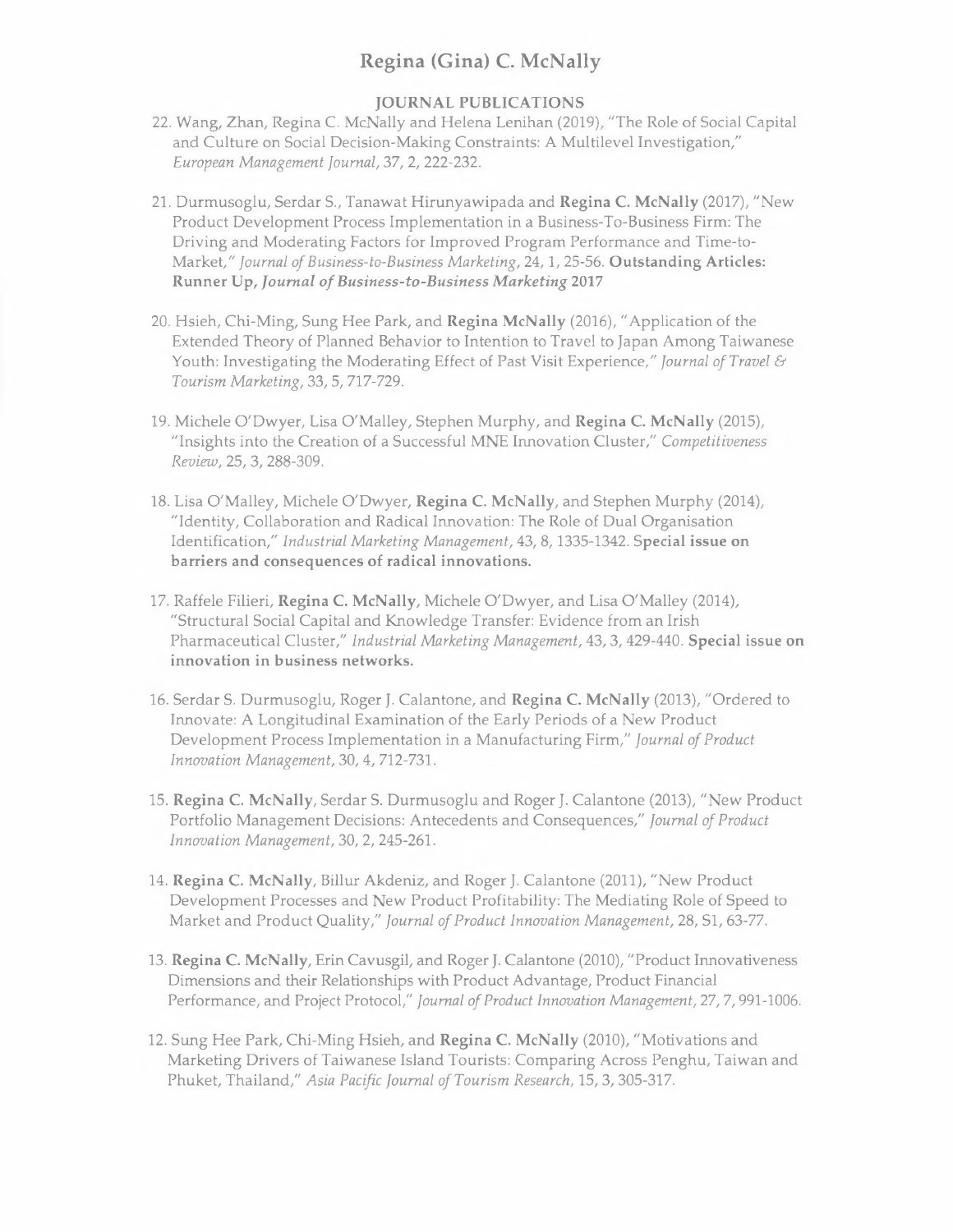### **JOURNAL PUBLICATIONS (Continued)**

- 11. **Regina C. McNally** and Abbie Griffin (2010), "Mandatory Adoption of Customer Relationship Management Information Technology: The Role of Customer Support in an Attitude-Intention Model," *International Journal of Business Innovation and Research,* 4, 1/2, 30-47. **Special Issue on Customer Relationship Management and Information Technology Applications. Supported by funds from the Teradata Center for CRM at Duke University.**
- 10. **Regina C. McNally,** Serdar S. Durmusoglu, Roger J. Calantone, and Nukhet Harmancioglu (2009), "Exploring New Product Portfolio Management Decisions: The Role of Managers' Dispositional Traits," *Industrial Marketing Management,* 38, 1, 127-143.
- 9. Serdar S. Durmusoglu, **Regina C. McNally,** Roger J. Calantone, and Nukhet Harmancioglu (2008), "How Elephants Learn the New Dance when Headquarters Changes the Music: Three Case Studies on Innovation Strategy Change," *Journal of Product Innovation Management,* 25, 4, 386-403.
- 8. **Regina C. McNally** and Abbie Griffin (2007), "A Measure and Initial Test of Managers' Perceptions of Relationship Marketing in Inter-Organizational Exchanges," *Journal of the Academy of Marketing Science,* 35, 3, 382-397.
- 7. George A. Zsidisin, Michael E. Smith, **Regina C. McNally,** and Thomas J. Kull (2007), "Journal Evaluation Criteria Development and Assessment of Purchasing and Supply Management Journals," *Journal of Operations Management,* 25, 1, 165-183.
- 6. **Regina C. McNally** (2007), "An Exploration of Call Centre Agents' CRM Software Use, Customer Orientation and Job Performance in the Customer Relationship Maintenance Phase," *Journal of Financial Services Marketing,* 12, 2, 169-185 (Special Issue on Customer Relationship Management in the Banking Industry; funded by Duke's Teradata Center for CRM).
- 5. Nukhet Harmancioglu, **Regina C. McNally,** Roger J. Calantone, and Serdar S. Durmusoglu (2007), "Your New Product Development (NPD) Is Only as Good as Your Process: An Exploratory Analysis of New NPD Process Design and Implementation," *R&D Management,* 37, 5, 399-424. **Identified as Exemplary Study and "Must-Read" Article: Goffin et al (2019), "State-of-the-Art: The Quality of Case Study Research in Innovation Management,"** *Journal of Product Innovation Management,* **DOI: 10.1111/jpim.12492**
- 4. **Regina C. McNally** and Abbie Griffin (2005), "An Exploratory Study of the Effect of Relationship Marketing Institutionalization and Professional and Organizational Commitment in Business-to-Business Exchanges," *Journal of Business-to-Business Marketing,* 12, 4, 1-39 (lead article).
- 3. Linda H. Shi, Shaoming Zou, J. Chris White, **Regina C. McNally,** and S. Tamer Cavusgil (2005), "Global Account Management Capabilities: Insights from Leading Suppliers," *Journal of International Marketing,* 13, 2, 93-113.
- 2. **Regina C. McNally** and Abbie Griffin (2004), "Firm and Individual Choice Drivers in Make-or-Buy Decisions: A Diminishing Role for Transaction Cost Economics?," *Journal of Supply Chain Management,* 40, 1, 4-17 (lead article).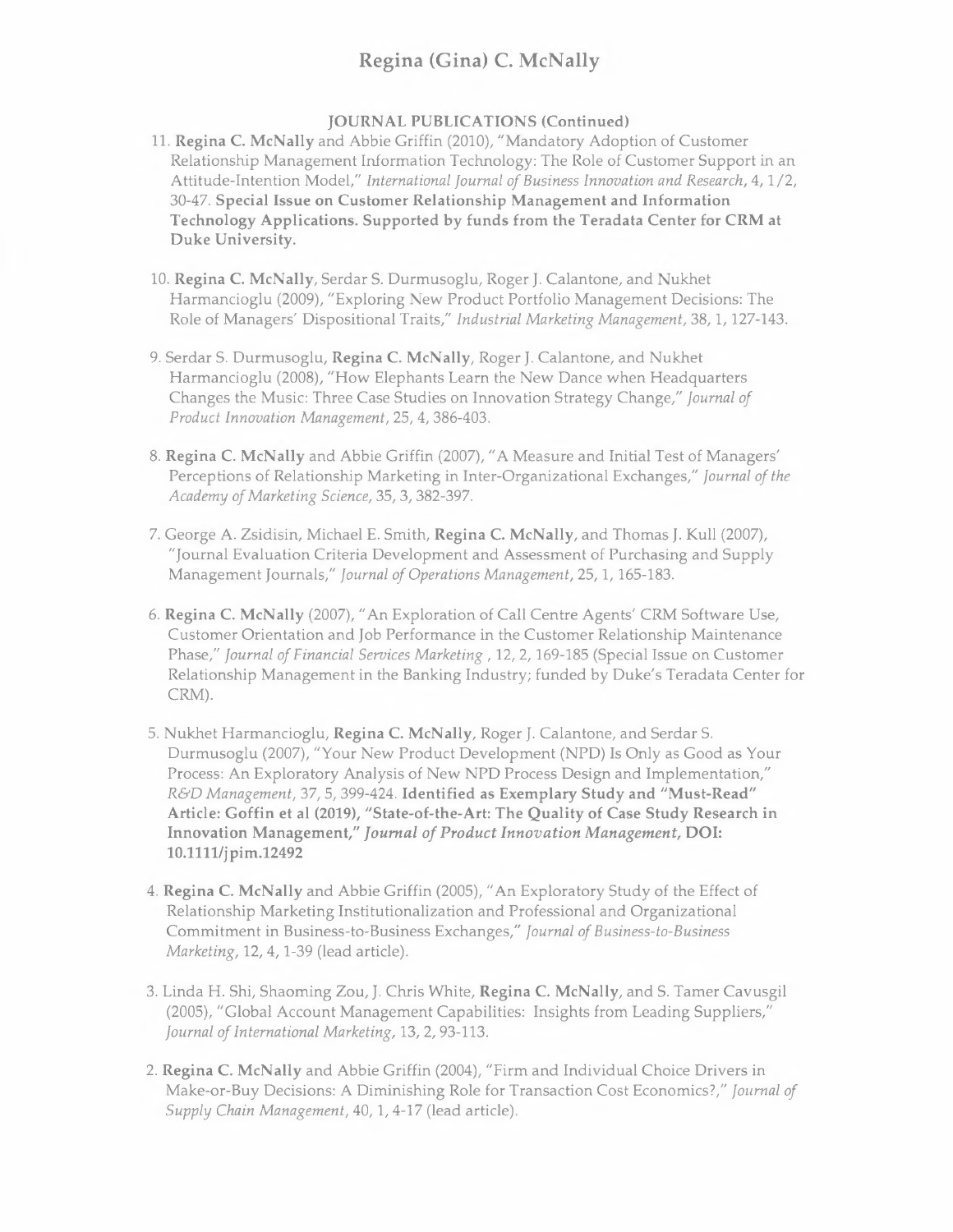#### **JOURNAL PUBLICATIONS (Continued)**

l. **Regina McNally** (2002), "Simulating Buying Center Decision Processes: Propositions and Methodology," *Journal of Business and Industrial Marketing,* 17, 2, 167-180.

#### **INVITED PUBLICATIONS**

**Regina C. McNally** and Abbie Griffin (2003), "Relationship Marketing Institutionalization and Its Effects in Inter-Organizational Exchanges," Working Paper Collection, Teradata Center for Customer Relationship Management at Duke University (www.teradataduke.org).

#### **BUSINESS PRESS PUBLICATIONS**

**Regina C. McNally,** "The Experts' Advice: Hourly Analytics Case Study," *The Irish Times - Innovation,* April 29, 2011.

#### **CONFERENCE PROCEEDINGS**

- 34. Zhan Wang, **Regina C. McNally,** and Helena Lenihan (2018), "The Mediating Role of Social Decision-Making Constraints and Moderating Role of High-Low Context in the Social Capital-Product Innovation Relationship," 251" *Innovation* & *Product Development Management Conference Proceedings.*
- 33. Zhan Wang, **Regina C. McNally,** and Helena Lenihan (2017), "A Multi-Level Investigation of the Mediating Role of Social Decision-Making Constraints in the Relational Social Capital- Product Innovativeness Relationship," *<sup>24</sup>1" Innovation* & *Product Development Management Conference Proceedings.*
- 32. Zhan Wang, **Regina C. McNally,** and Helena Lenihan (2016), "How Does Social Capital Impede Innovation? The Mediating Role of Social Decision-Making Constraints in a Multilevel Model," *23rd Innovation* & *Product Development Management Conference Proceedings.*
- 31. Ann Ledwith, Kenneth B. Kahn, **Regina C. McNally,** and Padhraic Ludden (2016), "Virtual Teaming Considerations for Innovation Projects," *23rd Innovation* & *Product Development Management Conference Proceedings.*
- 30. **Regina C. McNally,** Jelena Spanjol, and Abbie Griffin (2015), "Team Context and Climate Effects on Risk Strategies: Temporal and Team Mechanisms of Reduced Risk Propensities," *22nd Innovation* & *Product Development Management Conference Proceedings.*
- 29. **Regina C. McNally,** Jelena Spanjol, and Abbie Griffin (2014), "Motivations for Risk in Innovation Strategies: A Comparison of Individual Dispositional, Team contextual, and Team Climate Effects," *PDMA's 2014 Research Forum Proceedings,* Eds. Wim Biemans and Fred Langerak.
- 28. **Regina C. McNally,** Jelena Spanjol, and Abbie Griffin (2014), "From "I Will Take on Risk" to "We Took on Too Much Risk": A Longitudinal Exploration of Individual and Team Motivations in Strategy Risk Levels," *2014 Winter Marketing Educators' Conference Proceedings,* Eds. Gary Hunter and Tom Steenburgh, 25, G4-G5.
- 27. **Regina C. McNally,** Jelena Spanjol, and Abbie Griffin (2013), "Formation and Assessment of Innovation Strategy Risk Levels: The Roles of Managers' Motivational Profiles and Observed Stock Price Performance," *PDMA's 2013 Research Forum Proceedings.*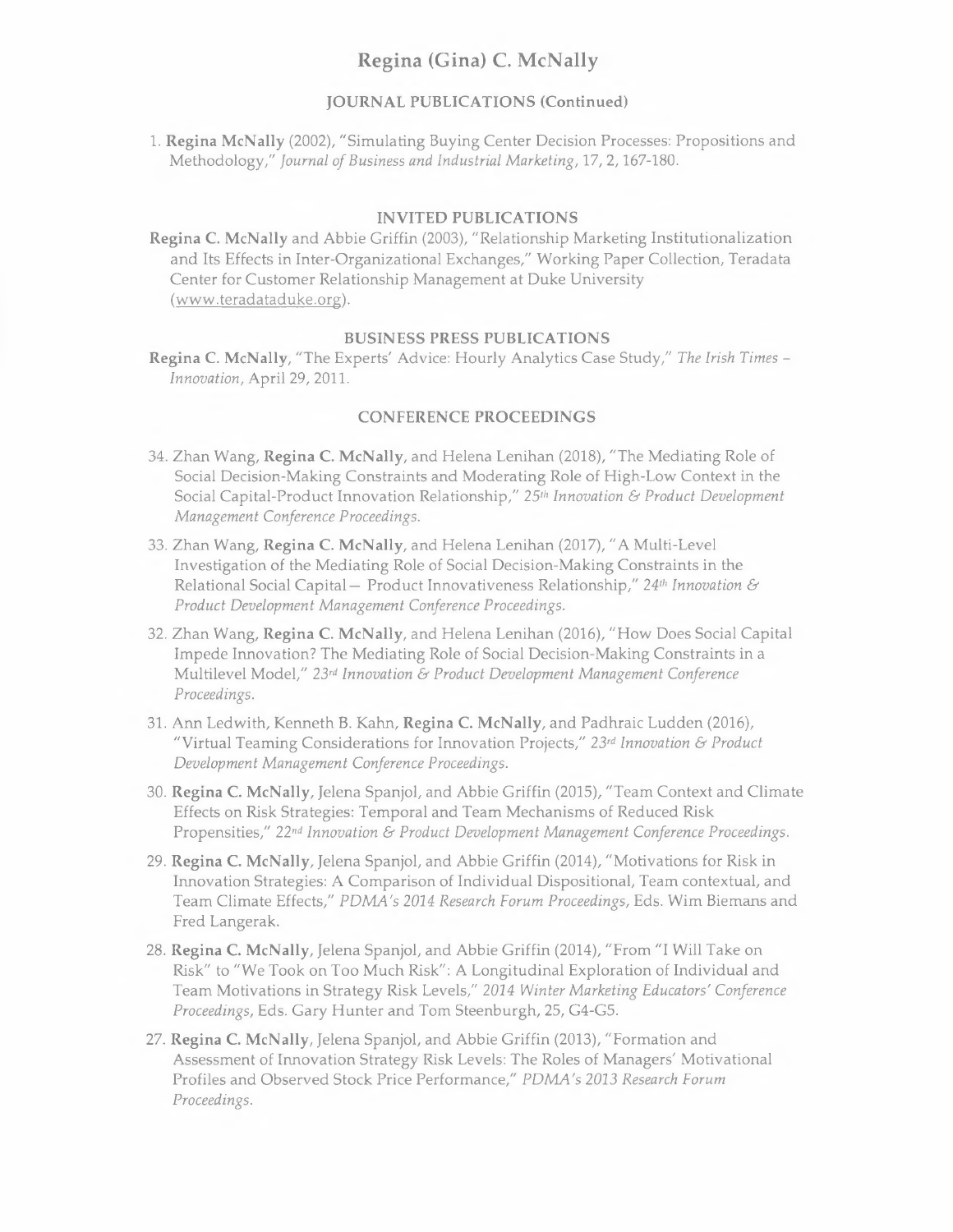## **CONFERENCE PROCEEDINGS (Continued)**

- 26. Jelena Spanjol, **Regina C. McNally,** and Abbie Griffin (2012), "Putting Learning Orientation under the Microscope: Insights into Individual and Team Learning Orientations," *PDMA's 2012 Research Forum Proceedings.*
- 25. **Regina C. McNally,** Raffaele Filieri, Michele O'Dwyer, Lisa O'Malley, Brian Healy, and Stephen Murphy (2012), "What Makes a Cluster Work? A Narrative Analysis;" *19th International Product Development Management Conference Proceedings,* 163.
- 24. **Regina C. McNally,** Serdar S. Durmusoglu and Stephen J. Carson (2011), "New Product Portfolio Management Decisions: Time Varying Impact of Firm Performance;" *18<sup>111</sup>* International Product Development Management Conference: Innovate Through Design, 163.
- 23. Jelena Spanjol and **Regina McNally** (2010), "Time Will Tell: A Longitudinal, Repeated Measures Exploration of Diversity in Teams and Effects on New Product Decisions and Outcomes," *PDMA's 2010 Research Forum.*
- 22. Jelena Spanjol and **Regina C. McNally** (2010), "Too Much or Not Enough? Trade-offs between Team Diversity and Innovation Decision-Making Effectiveness," *32nd Annual INFORMS Marketing Science Conference,* 64.
- 21. **Regina C. McNally** and Serdar S. Durmusoglu (2010), "The Moderating Role of Collaborative Conflict Handling Behaviors in New Product Portfolio Management;" *<sup>17</sup><sup>111</sup> International Product Development Management Conference (IPDMC).*
- 20. **Regina C. McNally,** Abbie Griffin, and G. Tomas M. Hult (2010), "The Impact of Customer Service Knowledge and CRM Software Knowledge on Call Center Agent Performance," *39th £MAC Conference,* Eds. Suzanne C. Beckmann and Torsten Ringberg, 39, 248-249.
- 19. **Regina McNally** and Abbie Griffin (2009), "Mandatory Adoption of Customer Relationship Management Software: Impact in Attitude-Intention Models," *31st Annual INFORMS Marketing Science Conference,* 31, 86.
- 18. **Regina C. McNally,** Abbie Griffin, and G. Tomas M. Hult, "CRM Software Use and Customer Service: Antecedents and Consequences," 2009 *AMA Winter Educators' Conference,* Eds. Kristy Reynolds and Chris White, 20, 160-161.
- 17. **Regina C. McNally,** Serdar S. Durmusoglu, and Roger J. Calantone, "New Product Portfolio Management Decisions: Antecedents and Consequences," *PDMA's 2008 Research Forum,* ed. Abbie Griffin, 2008. **Best Paper Award.**
- 16. Serdar S. Durmusoglu and **Regina C. McNally,** "The Effect of New Product Portfolio Management on Firm Performance: The Moderating Role of Managers' Ambiguity Intolerance and Cognitive Style," *2008 AMA Winter Educators' Conference,* Eds. Tom Brown and Zeynep Gurhan-Canli, 19, 144-145.
- 15. **Regina C. McNally** and Serdar S. Durmusoglu, "A Measure and Initial Test of a Scale for New Product Portfolio Management Decision Criteria," *PDMA's* 2007 *Research Forum,*  ed. Joseph Cherian, Albert Page and Cheryl Nakata, 2007, 319-322.
- 14. **Regina C. McNally,** Serdar S. Durmusoglu, Roger J. Calantone, and Nukhet Harmancioglu, "Exploring the Role of Managers' Dispositions in New Product Portfolio Management," 2007 *AMA Winter Educators' Conference,* Eds. Andrea L. Dixon and Karen A. Machleit, 18, 387-388.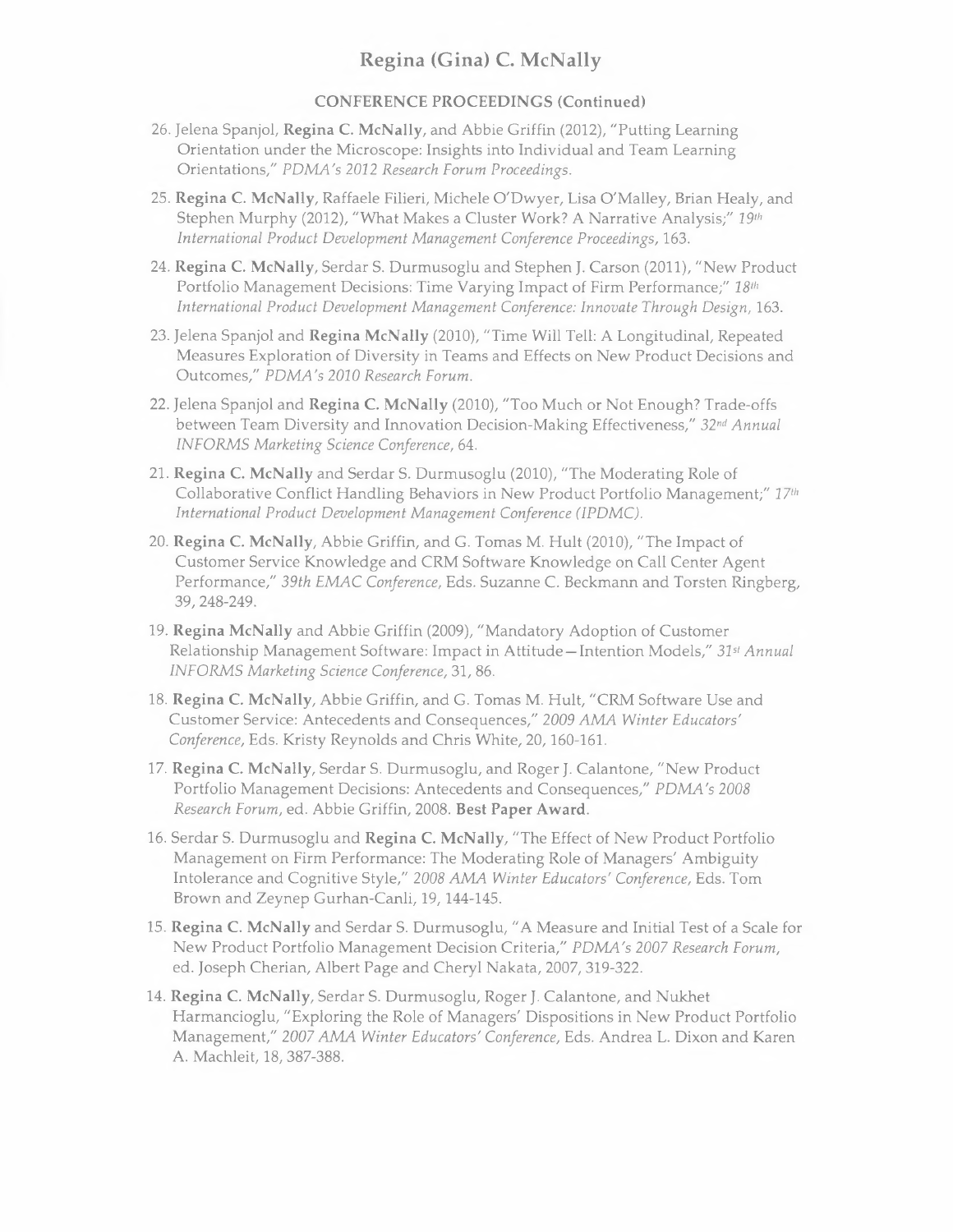### **CONFERENCE PROCEEDINGS (Continued)**

- 13. Serdar S. Durmusoglu, **Regina C. McNally,** and Roger J. Calantone, "New Product Development Process Change for Product-Driven Growth: A Longitudinal Study in a Manufacturing Firm," *PDMA's 2006 Research Forum,* ed. Kwaku Atuaheme-Gima, 2006, 69-70.
- 12. **Regina C. McNally** and Abbie Griffin, "The Role of Customer Relationship Management Software in Customer Satisfaction: Examining Service Employee-Customer-Technology Relationships," *2006 AMA Winter Educators' Conference,* 17, 232-233.
- 11. Erin Cavusgil, **Regina C. McNally,** and Roger **J.** Calantone, "The Benefits of an Expert Systems Approach to New Product Screening Decisions," *PDMA's* 2005 *Research Forum: "Managing Innovation in the Global Context,"* October 22-23, 2005, 180-184.
- 10. George A. Zsidisin, **Regina C. McNally,** Thomas J. Kull, and Michael E. Smith (2005), "An Examination of Institutional and Respondent Characteristics in Evaluating Purchasing and Supply Management Journals," *36th Annual Decision Sciences Institute Meeting Proceedings,* 13481-13486.
- 9. Thomas **J.** Kull, George A. Zsidisin, Roger Calantone, **Regina C. McNally,** and Michael E. Smith (2005), "Multiple Group Factor Structure Differences: Statistical Inference Issues for Users of Confirmatory Factor Analysis," *36th Annual Decision Sciences Institute Meeting Proceedings,* 13261-13266.
- 8. George A. Zsidisin, Michael E. Smith, **Regina C. McNally,** and Thomas **J.** Kull (2005), "An Empirical Examination of Purchasing and Supply Management Journals," *16th Annual North American Research Symposium on Purchasing and Supply Management Proceedings,*  764-775.
- 7. George A. Zsidisin, Michael E. Smith, and **Regina C. McNally** (2004), "A Framework for Evaluating the Relevance and Quality of Purchasing and Supply Management Journals," *15th Annual North American Research Symposium on Purchasing and Supply Management Proceedings,* 623-668.
- 6. **Regina C. McNally** and Abbie Griffin (2003), "The Effects of the Institutionalization of Relationship Marketing in Inter-Organizational (Business to Business) Exchanges," *25th Annual INFORMS Marketing Science Conference Proceedings.*
- 5. **Regina C. McNally** and Abbie Griffin (2003), "Transaction Cost Analysis in Make-or-Buy Decisions: A Diminishing Role?" *14th Annual North American Research Symposium on Purchasing and Supply Management Proceedings,* 278-299.
- **4. Regina McNally** (2002), "A Measure of Relationship Marketing," *6th Research Conference on Relationship Marketing and Customer Relationship Management Proceedings.* **Best Student Paper Award,**
- 3. **Regina McNally,** "The Institutionalization of Relationship Marketing," 2002 *AMA Winter Educators' Conference,* 13, 179-184.
- 2. **Regina C. McNally** (2000), "A New Methodology to Identify Social Influence in Organizational Buying Centers," 23rd *Annual INFORMS Marketing Science Conference Proceedings.*
- l. **Regina McNally** (2000), "Social Influence in Industrial Purchasing Decision Processes: The Effect of Decision Task Type," *CBIM/ ISBM Conference Proceedings.*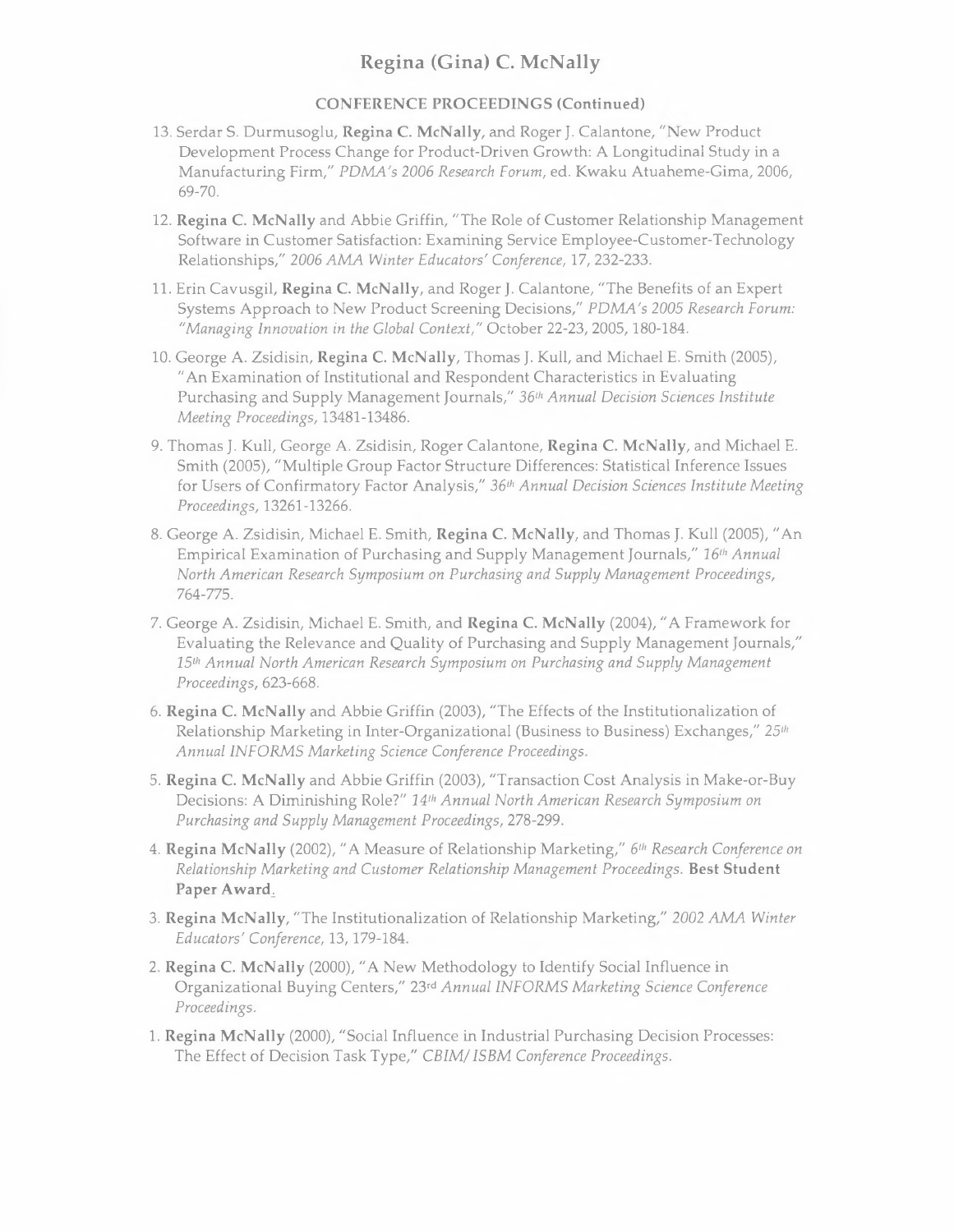### **CONFERENCE PRESENTATIONS**

- "A Multi-Level Investigation of the Mediating Role of Social Decision-Making Constraints in the Relational Social Capital- Product Innovativeness Relationship," 24<sup>th</sup> Innovation & *Product Development Management Conference,* Reykjavik, Iceland, June 2017.
- "Team Context and Climate Effects on Risk Strategies: Temporal and Team Mechanisms of Reduced Risk Propensities," *22nd Innovation* & *Product Development Management Conference,* Copenhagen, Denmark, June 2015.
- "Motivations for Risk in Innovation Strategies: A Comparison of Individual Dispositional, Team Contextual, and Team Climate Effects," *POMA's 2014 Research Forum,* Denver, CO, October 2014.
- "From "I Will Take on Risk" to "We Took on Too Much Risk": A Longitudinal Exploration of Individual and Team Motivations in Strategy Risk Levels," *2014 Winter Marketing Educators' Conference,* Orlando, FL, February 2014.
- "Social Capital and the Evolution of Successful Inter-Organizational Networks," *34th Annual INFORMS Marketing Science Conference,* Boston, MA, June 2012.
- "New Product Portfolio Management Decisions: Time Varying Impact on Firm Performance," *32nd Annual INFORMS Marketing Science Conference,* Cologne, Germany, June 2010.
- "The Moderating Role of Collaborative Conflict Handling Behaviors in New Product Portfolio Management;" *International Product Development Management Conference (IPOMC),* Murcia, Spain, June 2010.
- "The Impact of Customer Service Knowledge and CRM Software Knowledge on Call Center Agent Performance," *39th EMAC Conference,* Copenhagen, Denmark, June 2010.
- "Mandatory Adoption of Customer Relationship Management Software: Impact in Attitude-Intention Models," *2009 INFORMS Marketing Science Conference,* Ann Arbor, MI, June 2009.
- "CRM Software Use and Customer Service: Antecedents and Consequences," *2009 AMA Winter Educators' Conference,* Tampa, FL, February 2009.
- "New Product Portfolio Management Decisions: Antecedents and Consequences," *2008 POMA Research Forum,* Orlando, FL, September 2008. **Best Paper Award.**
- "The Effect Of New Product Portfolio Management On Firm Performance: The Moderating Role of Managers' Ambiguity Intolerance and Cognitive Style," *2008 AMA Winter Educators' Conference,* Austin, TX, February 2008.
- "A Measure and Initial Test of a Scale for New Product Portfolio Management Decision Criteria," 2007 *POMA Research Conference,* Orlando, FL, September 2007.
- "Exploring the Role of Managers' Dispositions in New Product Portfolio Management," <sup>2007</sup>*AMA Winter Educators' Conference,* San Diego, CA, February 2007.
- "The Role of Customer Relationship Management Software in Customer Satisfaction: Examining Service Employee-Customer-Technology Relationships," 2006 *AMA Winter Marketing Educators' Conference,* Tampa, FL, February 2006.
- "The Benefits of an Expert Systems Approach to New Product Screening Decisions," 2005 *POMA Research Conference,* San Diego, CA, October 2005.
- "Customer Relationship Management Information Technology Implementation Issues: Preliminary Managerial Perceptions," 2005 *AMA Winter Marketing Educators' Conference,*  San Antonio, TX, February 2005.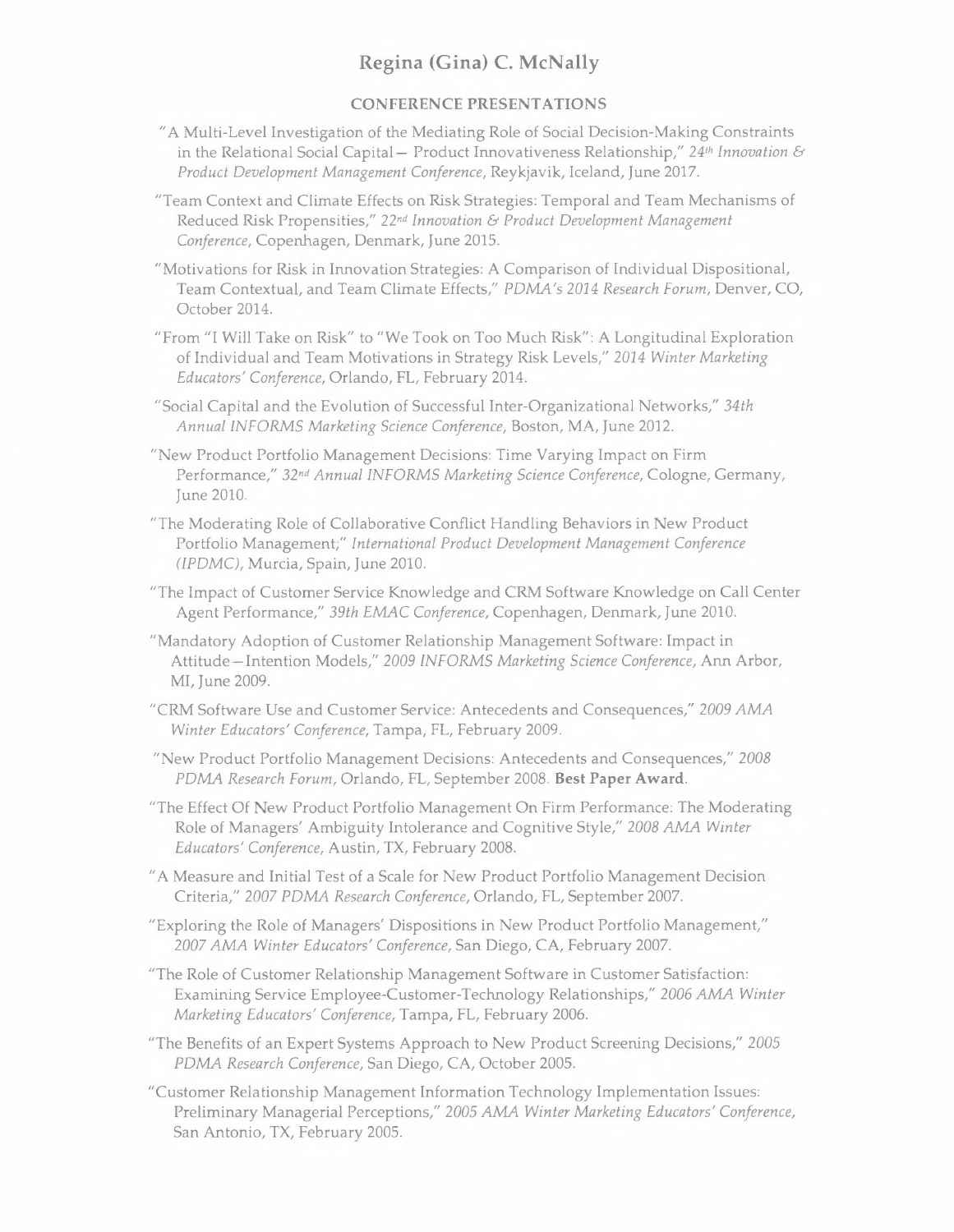### **CONFERENCE PRESENTATIONS (Continued)**

- "A Conceptualization and Empirical Validation of Strategic Agility," *10th Annual Midwest Marketing Camp,* East Lansing, **Ml,** June 2004.
- "The Effects of the Institutionalization of Relationship Marketing in Inter-Organizational (Business to Business) Exchanges," *25th INFORMS Marketing Science Conference,* College Park, MD, June 2003.
- "Transaction Cost Analysis in Make-or-Buy Decisions: A Diminishing Role?" *14th Annual North American Research and Teaching Symposium on Purchasing and Supply Chain Management,* Tempe, AZ, March 2003.
- "A Measure of Relationship Marketing," *6th Research Conference on Relationship Marketing and Customer Relationship Management,* Atlanta, GA, June 2002. **Best Student Paper Award.**
- "The Institutionalization of Relationship Marketing," 2002 *AMA Winter Marketing Educators' Conference,* Austin, TX, February 2002.
- "Institutional Theory Effects in Make-or-Buy Decisions," *Albert H. Haring Symposium,*  Indiana University, March 2001.
- "Integrating Institutional Theory and Transaction Cost Analysis in Make-or-Buy Decisions," *Institutions, Conflict, and Change Research Workshop,* Northwestern University, December 2000.
- "A New Methodology to Identify Social Influence in Organizational Buying Centers," *Marketing Science Conference,* Los Angeles, June 2000.
- "Social Influence in Industrial Purchasing Decision Processes: The Effect of Decision Task Type," *Center for Business and Industrial Marketing/ Institute for the Study of Business Markets Conference,* Atlanta, January 2000.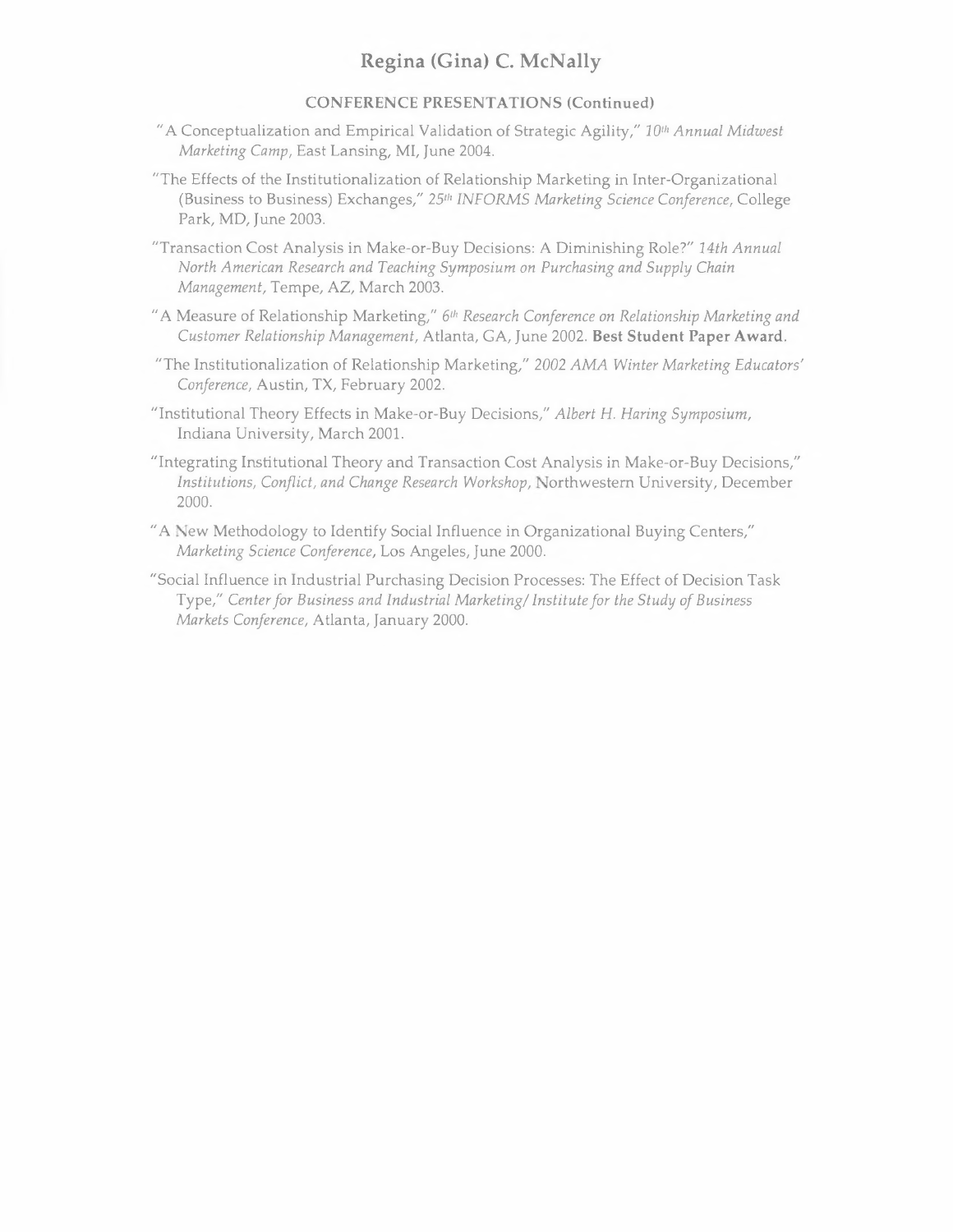# **TEACHING EXPERIENCE**

Saint Xavier University

| Student teaching evaluations (Effective Instructor) rated on a 4-point scale |        |                                                 |      |                  |         |
|------------------------------------------------------------------------------|--------|-------------------------------------------------|------|------------------|---------|
| Timeframe                                                                    | Course | Course Title                                    | Size | Students         | Average |
|                                                                              |        | 2014-Present MGMT390 Business Strategy Capstone |      | 7-39 Business    | 3.87    |
|                                                                              |        | (21 sections)                                   |      | juniors, seniors |         |
| 2014-2017                                                                    |        | MGMT540 Global Environment of                   |      | 7-22 Core MBA    | 3.63    |
|                                                                              |        | Business (10 sections)                          |      |                  |         |

| Timeframe | Course        | Student teaching evaluations rated on a 5-point scale (n/a means not available)<br>Course Title | <b>Size</b> | Students       | Average |
|-----------|---------------|-------------------------------------------------------------------------------------------------|-------------|----------------|---------|
| 2012-2013 | MN6921        | Strategic Management and                                                                        | $19-$       | <b>Masters</b> | 4.31    |
|           |               | Programmes (2 sections)                                                                         | 22          | (online)       |         |
| 2014      | MG6022        | <b>International Business Study</b>                                                             | 21          | <b>Masters</b> | n/a     |
|           |               | Trip (1 section)                                                                                |             |                |         |
| 2012-2014 | <b>MN6022</b> | Strategy Formulation and                                                                        | $19-$       | Masters        | 5.00    |
|           |               | Implementation (2 sections)                                                                     | 29          |                |         |
| 2010-2013 | MG5101        | International Tourism                                                                           | $10-$       | Masters        | 4.65    |
|           |               | Management (4 sections)                                                                         | 17          |                |         |
| 2011-2012 | MG4037        | Strategic Management                                                                            | $471 -$     | Business,      | n/a     |
|           |               | (2 sections)                                                                                    | 479         | seniors        |         |
| 2010      | MG4031        | Principles of Management                                                                        | 454         | Business,      | n/a     |
|           |               | (1 section)                                                                                     |             | freshmen       |         |

University of Limerick

|           |               | <b>Michigan State University</b>                                                             |             |             |         |
|-----------|---------------|----------------------------------------------------------------------------------------------|-------------|-------------|---------|
|           |               | Teaching Evaluation Scale: $1 = \text{far}$ above average and $5 = \text{far}$ below average |             |             |         |
| Timeframe | Course        | Course Title                                                                                 | <b>Size</b> | Students    | Average |
| 2009-2010 | <b>MKT460</b> | <b>Marketing Strategy Capstone</b>                                                           | $39-$       | Marketing   | 1.20    |
|           |               | (2 sections per semester)                                                                    | 48          | seniors     |         |
|           | <b>MKT420</b> | Design and Management of                                                                     | $100 -$     | Marketing,  | 2.23    |
|           |               | <b>Biomechanical Products</b>                                                                | 150         | Engineering |         |
|           |               |                                                                                              |             | seniors     |         |
| 2002-2009 | <b>MSC805</b> | Marketing Management                                                                         | $25 -$      | Non-MBA     | 1.53    |
|           |               |                                                                                              | 51          | graduate    |         |
| 2002-2008 | <b>PIM862</b> | <b>Customer and Competitor</b>                                                               | $92 -$      | Weekend     | 1.83    |
|           |               | Analysis                                                                                     | 122         | <b>MBA</b>  |         |
|           | <b>PIM863</b> | Marketing Systems                                                                            | $92 -$      | Weekend     | 1.90    |
|           |               |                                                                                              | 122         | <b>MBA</b>  |         |
|           |               |                                                                                              |             |             |         |

# University of Illinois at Urbana-Champaign

| 2000-2002 | Office of Instructional Resources (OIR) Incoming Teaching Assistant Trainer                                                                                  |
|-----------|--------------------------------------------------------------------------------------------------------------------------------------------------------------|
| 2000-2001 | Teaching Assistant: Principles of Marketing                                                                                                                  |
| 1998-1999 | Teaching Assistant: Principles of Marketing<br>Acknowledged as Excellent Teacher (as Rated by Students) on the<br>university-wide List of Excellent Teachers |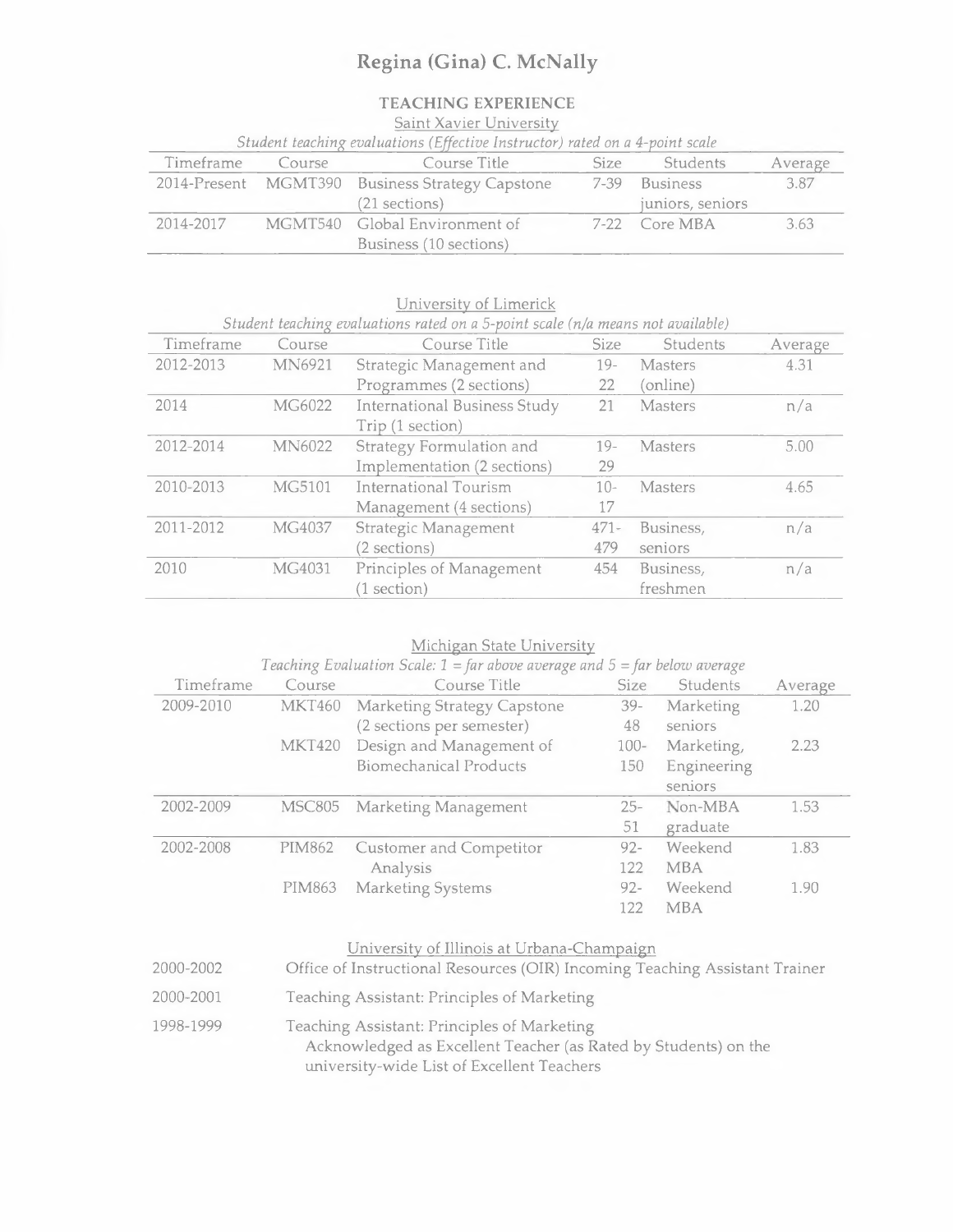# **ACADEMIC SERVICE**

# **EXTERNAL SERVICE**

#### **Conference Chair:**

Regina C. McNally and Janell Townsend, Product Development Management Association Research Forum: Developing and Sharing Innovation Knowledge in a Collaborative Economy, at Swissotel Chicago, Chicago, IL, November 11-12, 2017.

Ann Ledwith and Regina C. McNally, 21st International Product Development Management Conference: Innovation through Engineering, Business & Design, at Kemmy Business School, University of Limerick, Limerick, Ireland, 15-17 June 2014.

#### **Conference Board of Directors:**

25th Innovation & Product Development Management Conference, at University of Porto, Porto, Portugal, June 10-14, 2018.

24th Innovation & Product Development Management Conference, at Reykjavik University, Reykjavik, Iceland, June 11-13, 2017.

23 rd Innovation & Product Development Management Conference, at Strathclyde Business School, Glasgow, Scotland, 13-15 June 2016.

22 nd Innovation & Product Development Management Conference, at Copenhagen Business School, Copenhagen, Denmark, 14-16 June 2015.

21st International Product Development Management Conference, at Kemmy Business School, University of Limerick, Limerick, Ireland, 15-17 June 2014.

#### **Journal Special Issue Editor**

Regina C. McNally and Jeffrey B. Schmidt, (2011) "From the Special Issue Editors: An Introduction the Special Issue on Decision Making in New Product Development and Innovation," *Journal of Product Innovation Management,* 28, 5, 619-622.

#### **Conference Special Session Chair:**

32 nd Annual INFORMS Marketing Science Conference; 2010; Decision-Making Perspectives on Product Innovation Management; with Jelena Spanjol

American Marketing Association Winter Educators' Conference; 2011; New Product Portfolio Management: Theory-Driven Empirical Examinations of Processes, Antecedents, and Outcomes; with Jelena Spanjol

### **Conference Track Chair:**

2015 AMA Summer Marketing Educators Conference, Innovation and New Products Track, with Jelena Spanjol

2009 Academy of Marketing Science Conference, Product Development Track, with Jeffrey B. Schmidt

### **Editorial Review Board:**

*Journal of Product Innovation Management* (2012-present) *Industrial Marketing Management* (2011-present) *Journal of Supply Chain Management* (2007-2015)

#### **Reviewer:**

*Creativity and Innovation Management Journal* 

#### **Association Committee Member:**

Product Development Management Association (POMA) Publication Committee (2016- Present)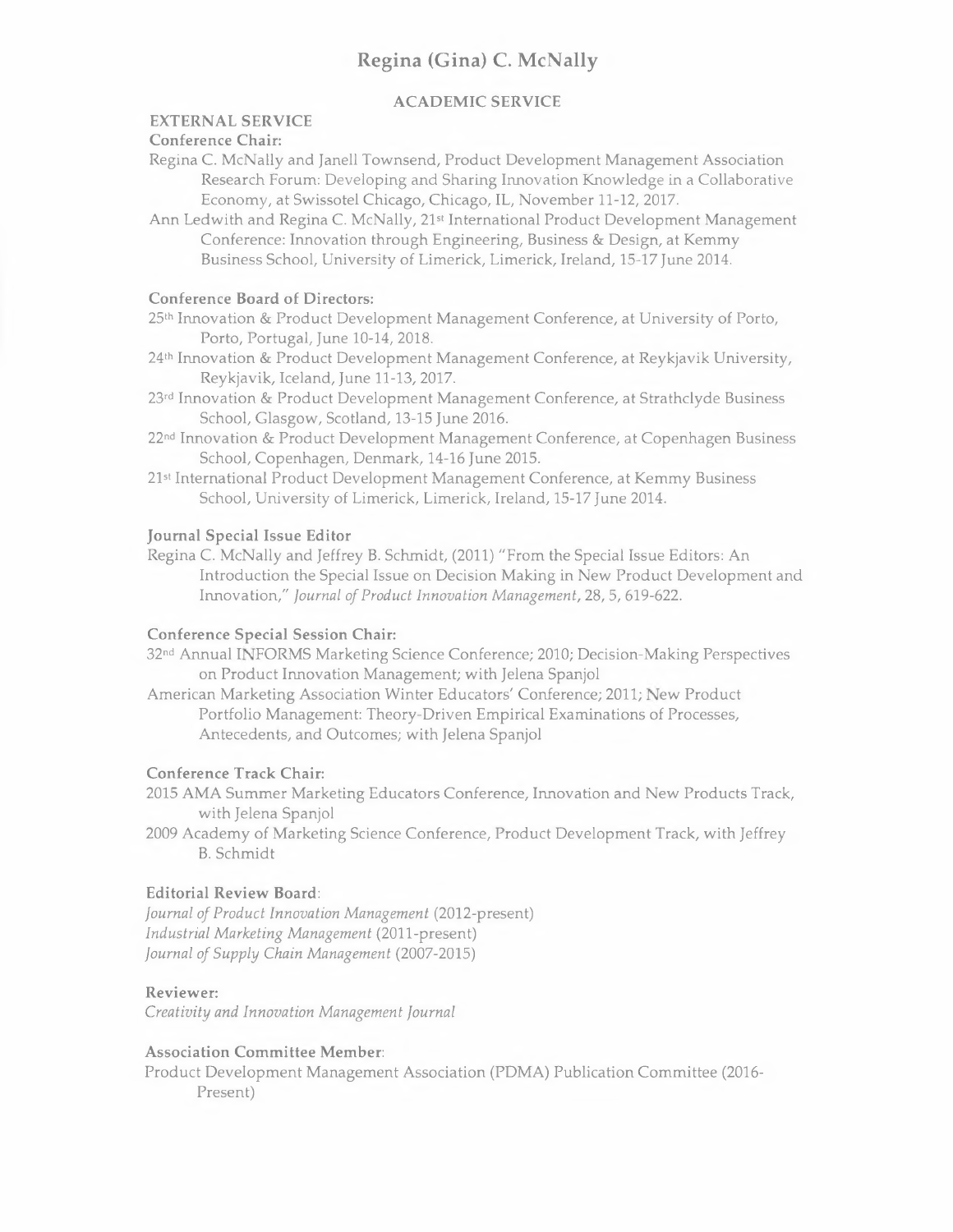### **PhD External Examiner for Student at:**

• Lincoln University, Christchurch, New Zealand (2014)

# **PhD Scholarship External Evaluator for:**

• Waterford Institute of Technology, Waterford, Ireland (2014, 2015, 2016)

# **STUDENT RESEARCH SUPERVISION**

### **Ph.D. Dissertation Co-Supervisor:**

Department of Management & Marketing, University of Limerick

• Zhan Wang (2016)

# **Ph.D. Dissertation Committees:**

Department of Marketing, Michigan State University

• Serdar Durmusoglu (2007)

Department of Marketing and Supply Chain Management, Michigan State University

- Gilbert Nyaga (2006)
- Linda Shi (2005)
- Zeynep Emden (2005)

College of Agriculture and Natural Resources, Michigan State University

- Chi-Ming Shieh (2010)
- Sung Hee Park (2009)

# **Post-grad Thesis Supervisor (University of Limerick)**

- Maarten Bosma, MSc Marketing, Consumption and Society (2014)
- Finnian Chesser, MSc in Project Management (2014)
- Marie Hammermen, MSc International Management and Global Business (2014)
- Michaela Lynch, MSc International Management and Global Business (2014)
- Charlotte O'Sullivan, MSc International Management and Global Business (2014)
- Qing Su, MA in Business Management (2014)
- Jakub Szymczak, Masters in Business Administration (2014)
- Zhinin Zhang, MA in Business Management (2014)
- Gavan McNamara, MA in Business Management (2013)
- Marija Sinutkina, MSc International Management and Global Business (2013)
- Mike O'Bryne, MA in Business Management (2011)
- Olive Quinlan, MSc International Management and Global Business (2011)
- Rowan Ring, MSc International Management and Global Business (2011)
- Shane Grennan, MSc International Management and Global Business (2010)

# **Master's Thesis Committees:**

Department of Packaging

• Mamud Dako (2010)

# **Master's Portfolio Defense Committees:**

Department of Industrial Mathematics

• Kelsee Krull (2009)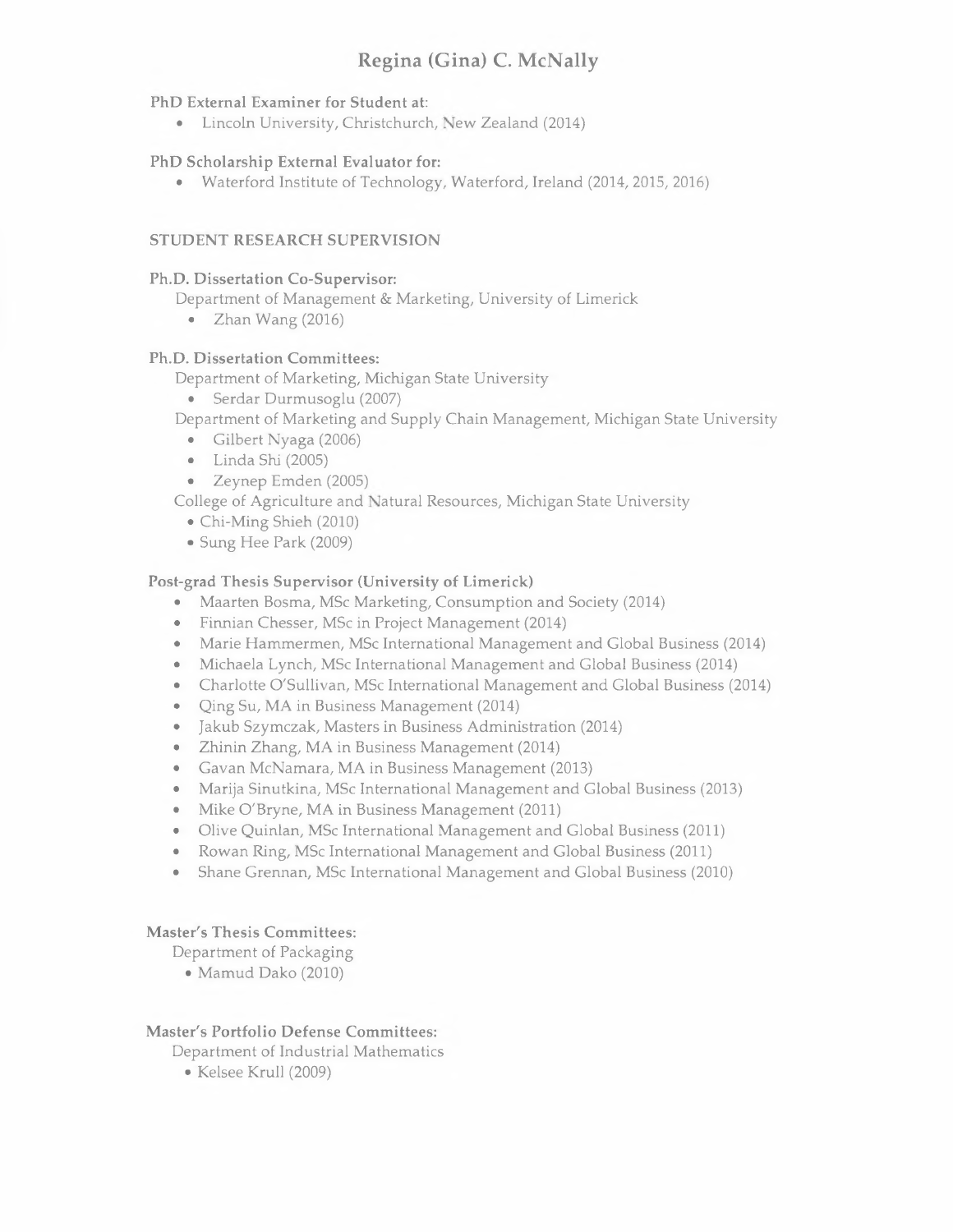# **INTERNAL SERVICE**

### **University**

Saint Xavier University

- Faculty Senate (2016-Present)
	- o New Program Development Process Taskforce (2016)
- Co-Chair, Integrated Planning and Budgeting Committee (IPBC) Value Proposition Sub-Group (2017-2019)
- General Education Taskforce Member (2019-Present)
- Strategic Plan, Pillar 3 Member (2019)
- Cougar LEAD Student Leadership Certificate Taskforce Member (2017)
- Elections Committee Co-Chairperson (2015-2016)
- Saint Xavier University Award Selection Committee Chair (2016-2017) and Member (2015)
- Course Evaluation Committee (2014-2016)
- Library Departmental Liaison Council member for the Graham School of Management (2015-Present)
- Mission Integration Committee (2015)

# University of Limerick

- Kemmy Business School representative to Academic Programme Review Committee (2011-2012)
- Co-chair of successful proposal to host International Product Development Management Conference in June 2014 (2010-2011)
- Academic Leadership Development Programme Research Project Team (2011)
- Conversation in the Consortium Presentation: "The Introduction of Clickers in Large Group Teaching," sponsored by Centre for Teaching and Learning, March 2011

# **Business School**

Graham School of Management, Saint Xavier University

- Graham School of Management Executive Committee Member (2017-Present)
- AACSB Re-Accreditation Committee Member (2018-Present)
- Strategic Planning Committee Chairperson (2017) and Member (2016)
- MBA Student Entrance Survey Chairperson (2015-Present)
- Assurance of Learning Committee (2014-Present)
- Women Entering Business Student Organization Faculty Advisor (2015-Present)
- FOCUS Presenter (2015-Present)
- BBA Student Exit Survey Chairperson (2018)

Kemmy Business School, University of Limerick

- Course Director, MSc in International Management and Global Business (2010-2014)
- Co-Leader, Entrepreneurship, Innovation and Marketing Research Theme (2011- 2013); Research Scholars hosted:
	- o Professor Abbie Griffin, University of Utah, October 2013
	- o Professor Dr. Jan Jonker, Radboud University Nijmegen, Netherlands, May 2013
	- o Professor Carolin Plewa, University of Adelaide, Australia, May 2013
	- o Professor Jaana Tahtinen, Oulu Business School, Finland, February 2013
	- o Professor Luis Araujo, Lancaster University Management School, November 2012
	- o Professor Ingrid Fulmer, Rutgers University, October 2012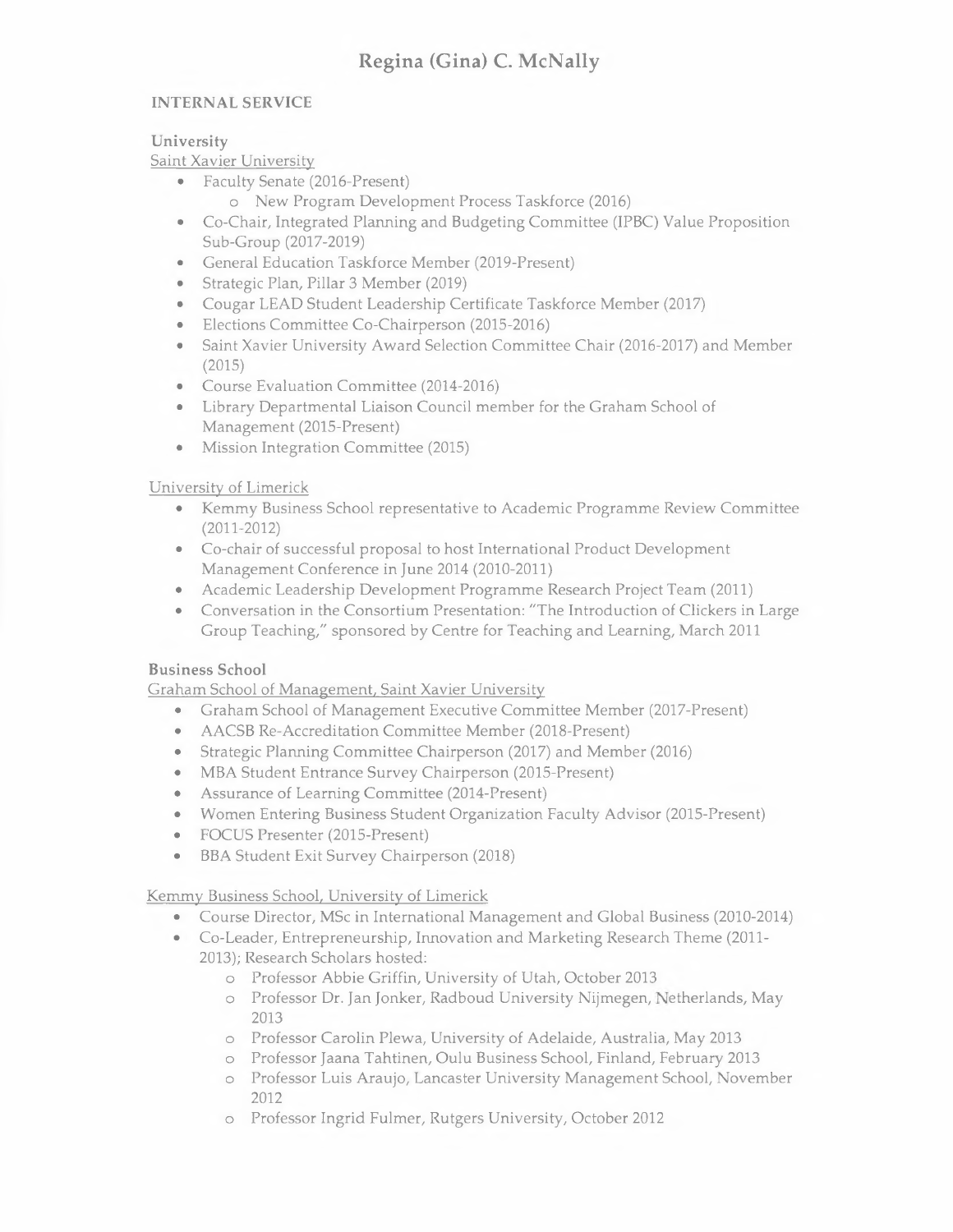- o Professor Gerry McNamara, Michigan State University, April 2012
- o Professor Gloria Barczak, Northeastern University, March 2012
- o Professor Leon Zurawicki, University of Massachusetts-Boston, Nov. 2011
- o Professor Thomas Hustad, Indiana University, Nov. 2010
- Inaugurator and Director, Kemmy Business School Business Breakfast Series (2012- 2014)
	- o Tony Smurfit of SmurfitKappa, "Adventures in Paper", January 2014
	- o Pat Phelan of Trustev, "Reinvention and Starting Over", June 2013
	- o Ian Quinn of Creganna, "Managing Uncertainty in Challenging Times", December 2012

### • Chairperson (2013-2014) and Member (2012-2013), AACSB Accreditation Committee o Developed Curriculum Maps for 27 programs

- o Led team in development of recommended Assurance of Learning process
- o Developed and implemented survey to collect Assurance of Learning data
- o Hosted visit of mentor, Dr. Susan Harte of Strathclyde University, Scotland, March 2014
- o Contributed to successful Eligibility Application
- o Hosted visit of Dr. Paul Prabhaker of Northern Illinois University for consultation on AACSB Accreditation process, November 2012

# **Department**

Saint Xavier University

- Chair, Division of Management and Marketing (2017-Present)
- Chair, Search Committee
	- o Assistant Professors of Management (2017)
- Careers in Management and Marketing Panel Moderator and Organizer (2014- Present)

University of Limerick

- Department Quality Review Committee (2011-2012) o Responsible for 'Design and Content of Curriculum' section of the final report
- Programme Review Committee Member for the MBS in International Entrepreneurship Management (2011)

Michigan State University

- Department Advisory Committee (2007-2009)
- Recruiting (2005-2008)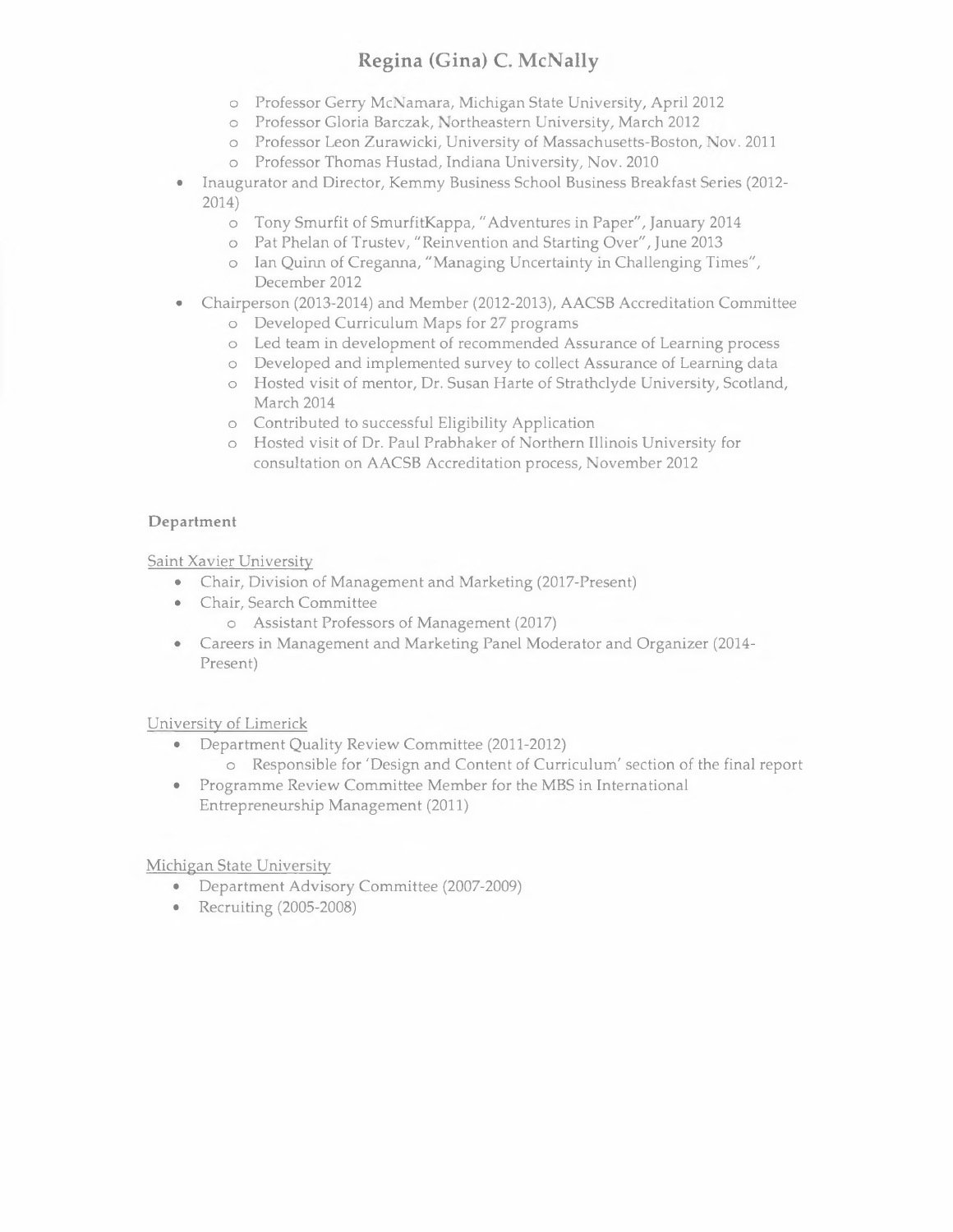### **ASSOCIATION MEMBERSHIPS**

Product Development and Management Association American Marketing Association Academy of Management

#### **EXECUTIVE EDUCATION**

#### 2004 - 2010

Topic: New Product Development Influence on Supply Chain Management Audience: West Michigan Supply Chain Management (SCM) Certificate Location: Steelcase, Grand Rapids, MI

#### 2004 - 2009

Topic: New Product Development Audience: Kellogg's Integrated Operations Management Program Location: MSU Henry Center, Lansing, MI

#### 2007

Topic: Innovation Audience: Broad Executive Forum of Metro Chicago Location: Chicago, IL Topic: Innovation Keynote Speaker Audience: Product Development Management Association - American Marketing Association Joint Chapter Meeting Location: Grand Rapids, MI Topic: Innovation Audience: Broad Business Briefing: Leading Strategic Change

Location: Troy, **MI** 

#### 2006

Topic: Innovation/NPD Audience: Masco Leadership Program in Operations Management Location: Hunter's Creek, **MI**